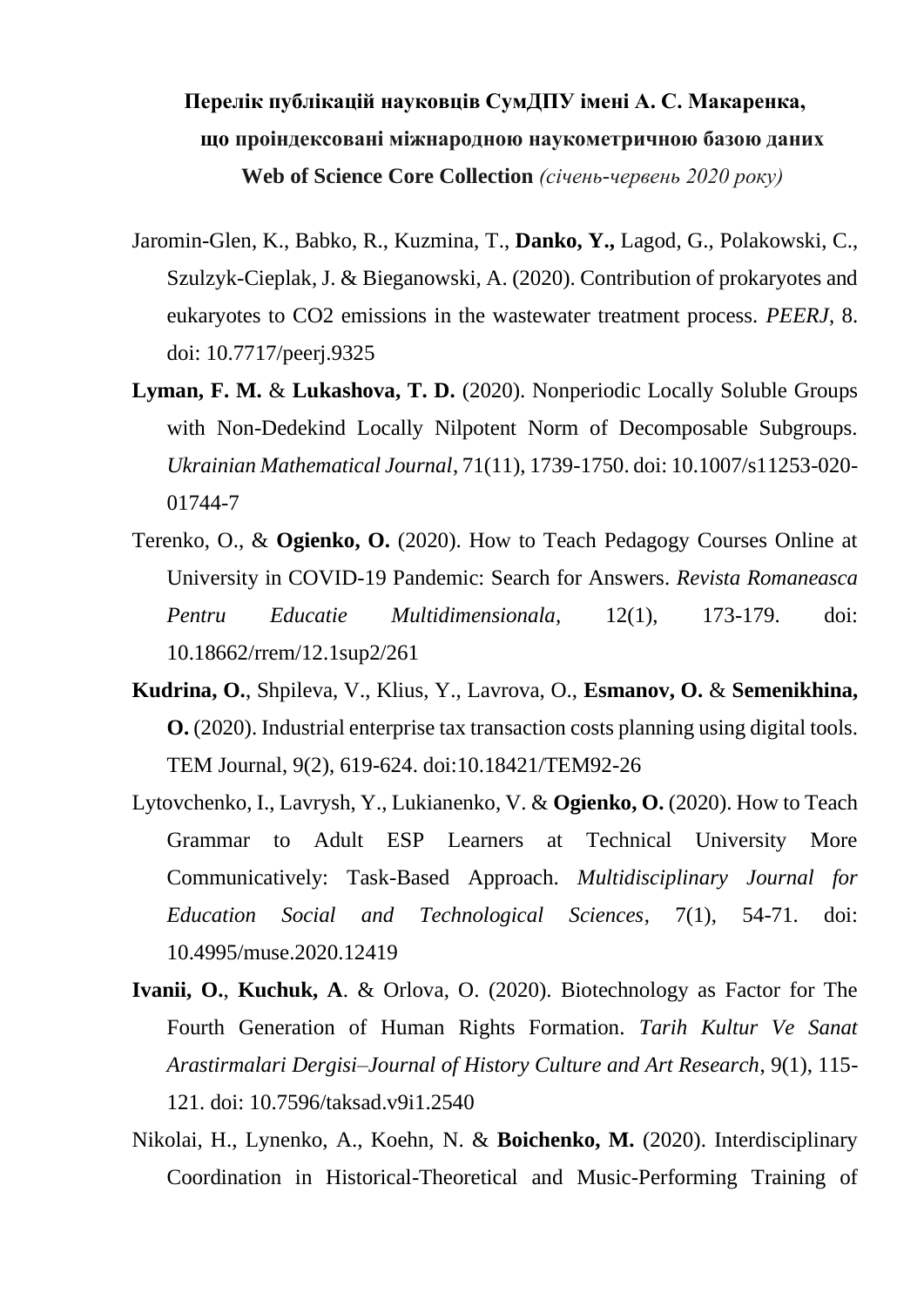Future Musical Art Teachers. *Tarih Kultur Ve Sanat Arastirmalari Dergisi– Journal of History Culture and Art Research*, 9(1). 225-235. doi: 10.7596/taksad.v9i1.2434

- **Boichenko, M.**, **Nykyforov, A.** & **Hulei, O.** (2020). General Trends in Art Education Development in the Territory of Ukraine as Part of the Russian Empire in the Second Half of the 19th and Early 20th Centuries. *Tarih Kultur Ve Sanat Arastirmalari Dergisi–Journal of History Culture and Art Research*, 9(1), 325-334. doi: 10.7596/taksad.v9i1.2428
- Kravchenko, O., **Oksom, P.**, Voitovska, A. & Albul I. (2020). Gender Socialization of Students with Disabilities: Ukrainian Practicies. *Amazonia Investiga*, 9(27), 260-267. doi: 10.34069/AI/2020.27.03.28
- Kozina, Zh. L., Uvarova, N. V., Kniaz, H. O., Chernozub, A. A., Shkrebtii, Yu. M., Romantsova, Ya. V., **Goncharenko, V. I.**, Goncharenko, O., Kholodniy, A. (2020). Predictive Modeling of the Forecast in the Olympic Discipline "Climbing Combined" Depending on the Results in Various Types of Climbing among Elite Athletes. *International Journal of Applied Exercise Physiology*, 9(3), 140-153.
- **Semenikhina, O.**, **Drushlyak, M.**, **Lynnyk, S.**, Kharchenko, I., Kyryliuk, H. & **Honcharenko, O.** (2020). On Computer Support of the Course "Fundamentals of Microelectronics" by Specialized Software: the Results of the Pedagogical Experiment. *Journal-Technology Education Management Informatics*, 9(1), 309-316. doi: 10.18421/TEM91-43
- Babko, R., Szulzyk-Cieplak, J., **Danko, Y.**, Duda, S., Kirichenko-Babko, M. & Lagod, G. (2020). Evaluation of Stormwater System Influence on the River Using Algae. *Journal of Ecological Engineering*, 21(2), 214-221. doi: 10.12911/22998993/116353
- Kozin, S., Safronov, D., Kozina, Zh., Kniaz, H., Proskurnia, O., Prontenko, K., Lahno, O., **Goncharenko, V.** & Kholodniy, A. (2020). Comparative Biomechanical Characteristics of One-Arm Hang in Climbing for Beginners and